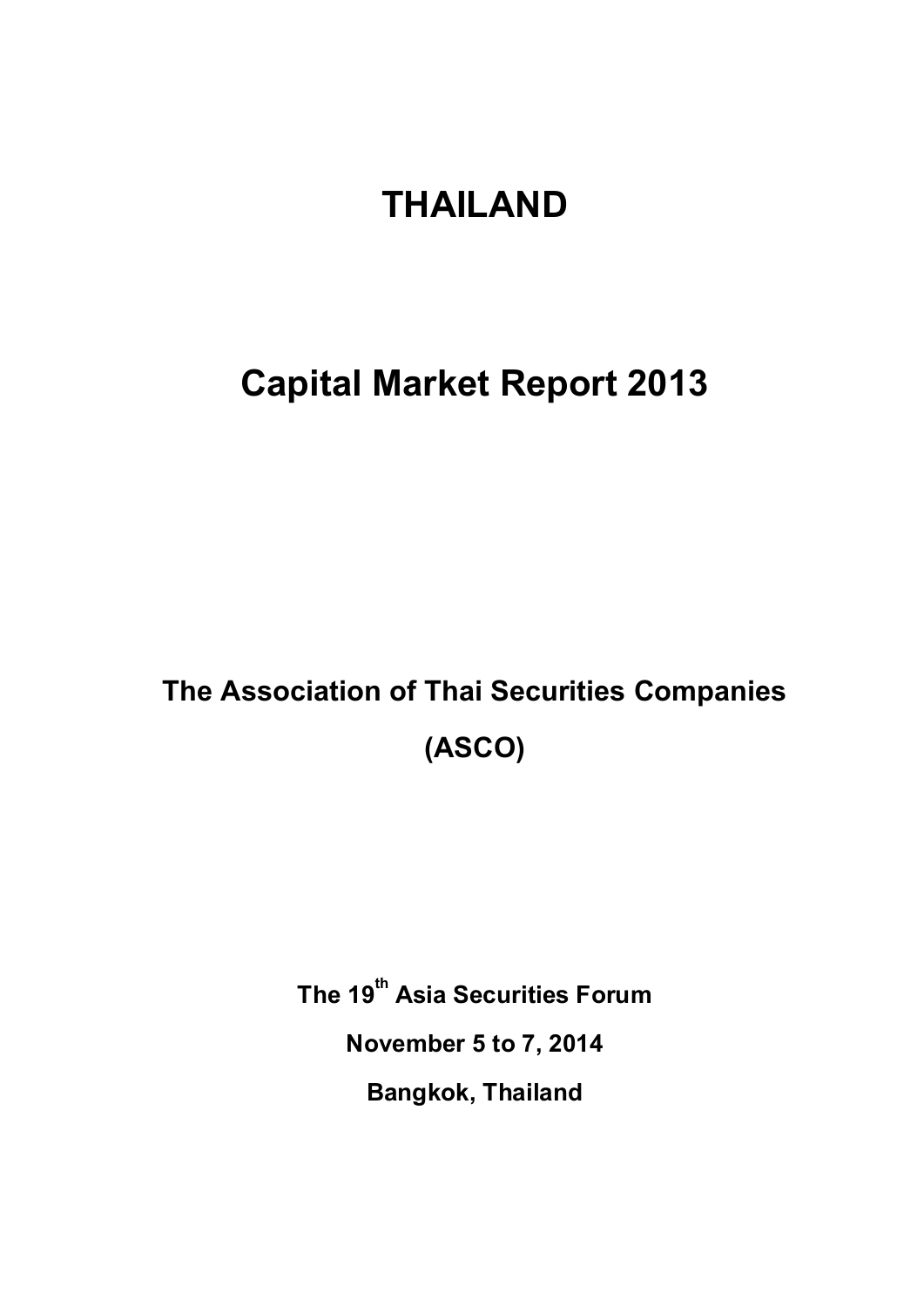## **Review of the Economy, Capital Market and Securities Business in 2013 and the 1sthalf of 2014**

#### **1. Executive Summary**

The Thai economy in 2013 grew by 2.9%, a sharp drop from the growth rate of 6.5% of the previous year, due to the slowdown of domestic demands from both the public and private sectors. Export quantity improved in line with better global economic conditions, but export value continued to decline as a result of the slump in export prices. Imports contracted along with the declining exports and the weakening domestic demand. Domestic spending in the private sector increased by 0.3% compared to 6.7% in 2012, due to the expiration of the excise tax refund measure for first-time car owners. Consumer confidence was also shaken by the political instability prevailing in the country. Private investment decreased by 2.8% per year, compared to the 14.4% increase in 2012. Government spending and public sector investment also increased in decreasing rates which were 4.1% and 1.3% respectively. Headline inflation in 2013 was at 2.2% which was the lowest rate in four years compared to 3.0% in previous year. For 2014, The National Economic and Social Development Board (NESDB) projects Thai GDP growth to be in a range of 1.5 – 2.0%. It is expected that the Thai economy will improve in the second half of 2014 from government spending, and an improvement in consumer confidence and business sentiment which will lead to a growth in expenditure and investment.

In 2013, the Stock Exchange of Thailand (SET) hit a new 20-year record high of 1,643.43 points in May 2013. The average daily turnover was recorded high at USD 1,638 million, increasing by 57.6% from 2012 and was the highest in ASEAN. It also represented the highest record since the establishment of exchange. For derivative trading, the average daily trading volume of the Thai Futures Exchange (TFEX) also reached a historical high at 68,017 contracts, supported by rising trading of the Single Stock Futures and the SET50 Index Futures, which rose along with the Stock Exchange.

Despite more challenged from the liberalization of the licensing regime and liberalization of brokerage commission fees, brokerage revenues from securities trading remained high as a result of new record high trading volume in both securities and derivatives markets. Thus, the securities industry reported an increase in net profit by 74.7% from 2012.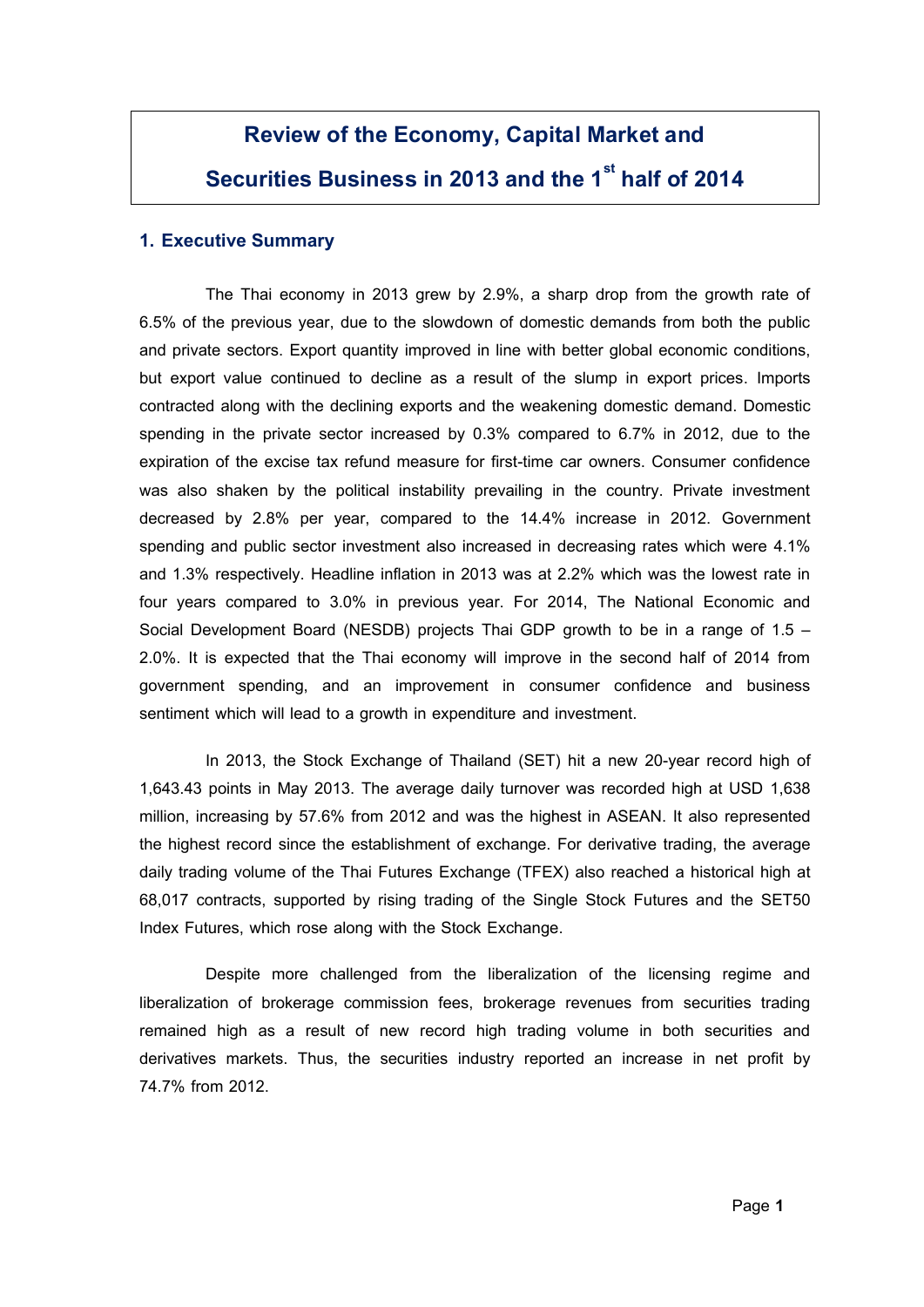#### **2. The Thai economy**

The Thai economy in 2013 grew by 2.9%, a sharp drop from the growth rate of 6.5% of the previous year (Figure 1), due to the slowdown of domestic demands from both the public and private sectors. Private investment also shrank. Exports quantity improved in line with better global economic conditions, but export value continued to decline as a result of the slump in export prices. Imports contracted along with the declining exports and the weakening domestic demand.

Domestic spending in the private sector increased by merely 0.3%, compared to 6.7% of the previous year. The number of cars sold dropped considerably from the previous year when the excise tax refund measure for first-time car owners was still effective. Consumer confidence was also shaken by the political instability prevailing in the country. Private investment decreased by 2.8% per annum, compared to the 14.4% increase in 2012. The decrease was also in importation of both equipment and machinery and private sector construction, compared to the same period of the previous year, during which there was a great deal of repair work for houses and factories following the major flooding.

As regards government spending, there was also a slowdown from 2012, with public sector consumption increasing at a rate of 4.9%, compared to 7.5% of the previous year; while public sector investment increased at 1.3%, compared to 8.9% per year. The decrease in public sector construction was due to the decrease of non-budget disbursements under the Thai Khem Kaeng Project, the Development Policy Loan (DPL) and the loan for the Water Management Project.



10

Figure 1: Real GDP Growth (%)



Source: NESDB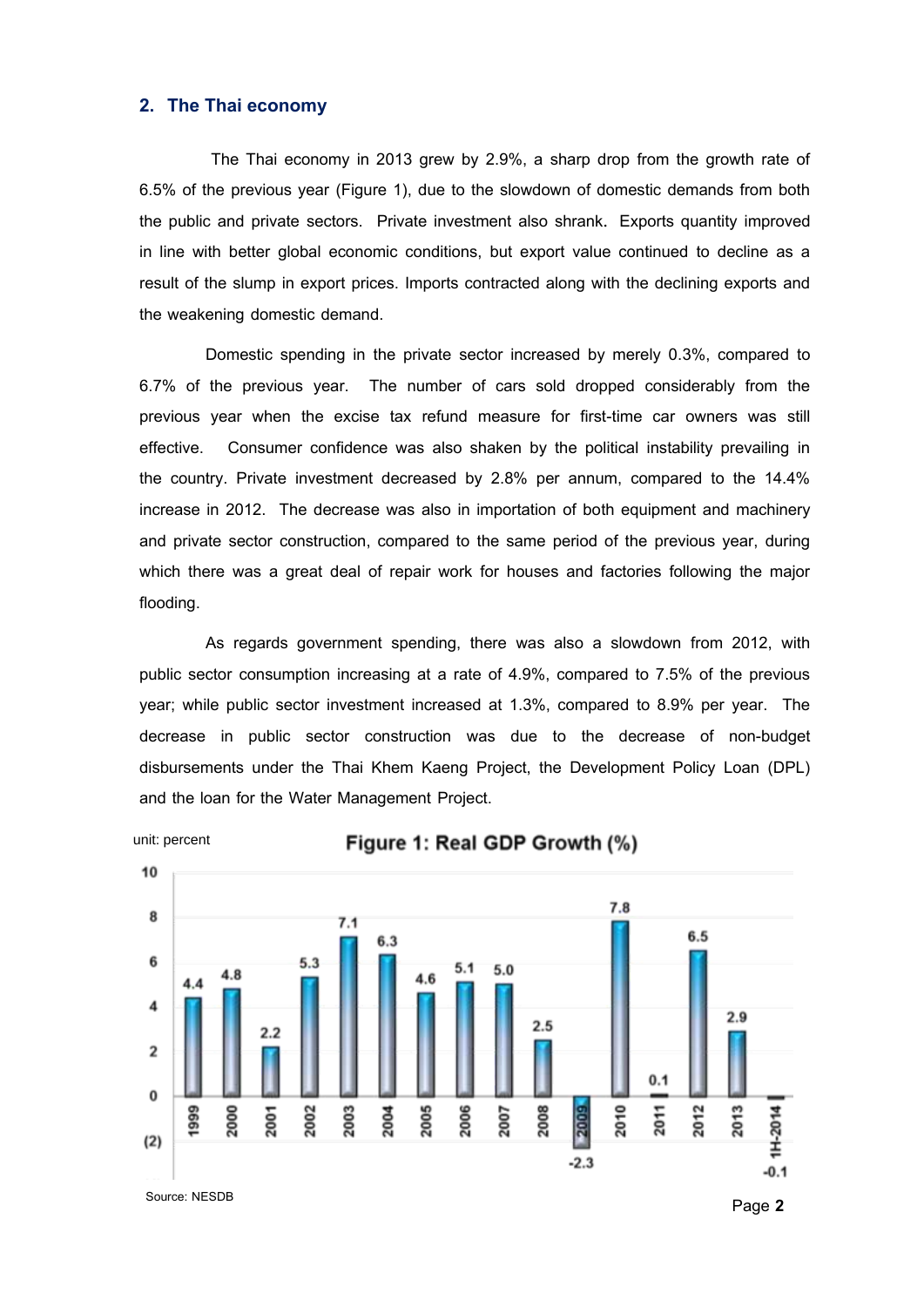In terms of domestic economic stability, headline inflation in 2013 was at 2.2% compared to 3.0% in 2012 (Figure 2), which was the lowest rate in four years. The rate started to be low early in the year in line with the fall of the average price of fuel oil dictated by the world oil prices. Another reason was the falling prices of major agricultural commodities, such as rubber and palm oil, caused by weaker foreign demand.



Source: NESDB

For external stability, the current account deficit in 2013 was greater than that of the previous year, amounting to US\$ -2.5 billion, or -0.5% of the GDP (Figure 3), despite the greater trade balance surplus at \$ 6.7 billion (Figure 4) due to acceleration of exports in the third and fourth quarters. However, net foreign factor income decreased significantly last year and increased the amount of current account deficit.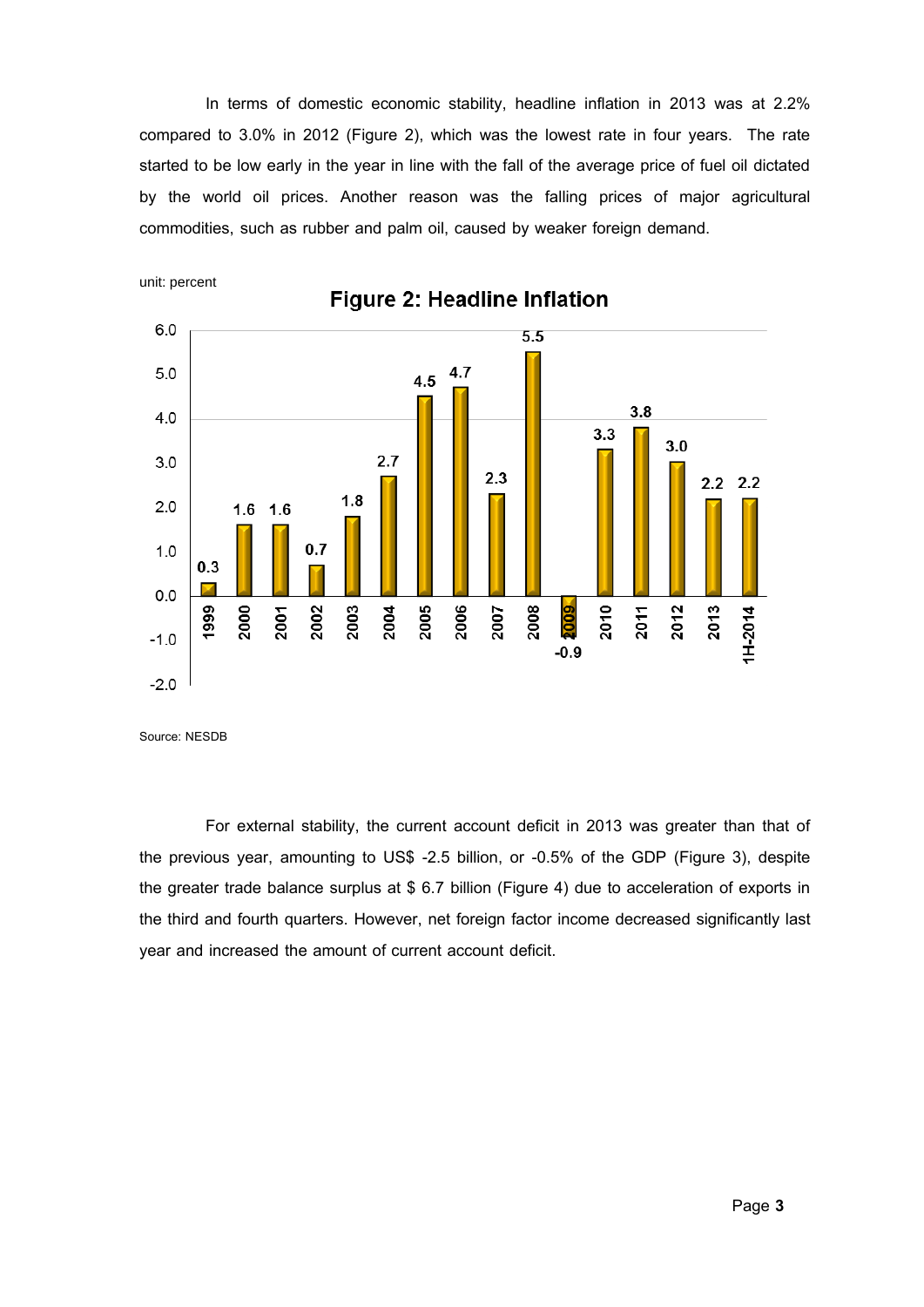

Source: NESDB



Source: NESDB

In the first half of 2014, the Thai economy contracted by 0.1%. On the expenditure side, the economic expansion was mainly contributed by government expenditure, private consumption expenditure, and exports, while private investment declined. On the production side, the agricultural sector expanded while the manufacturing and construction sectors showed a smaller contraction. Nonetheless, hotels and restaurants continued to decline.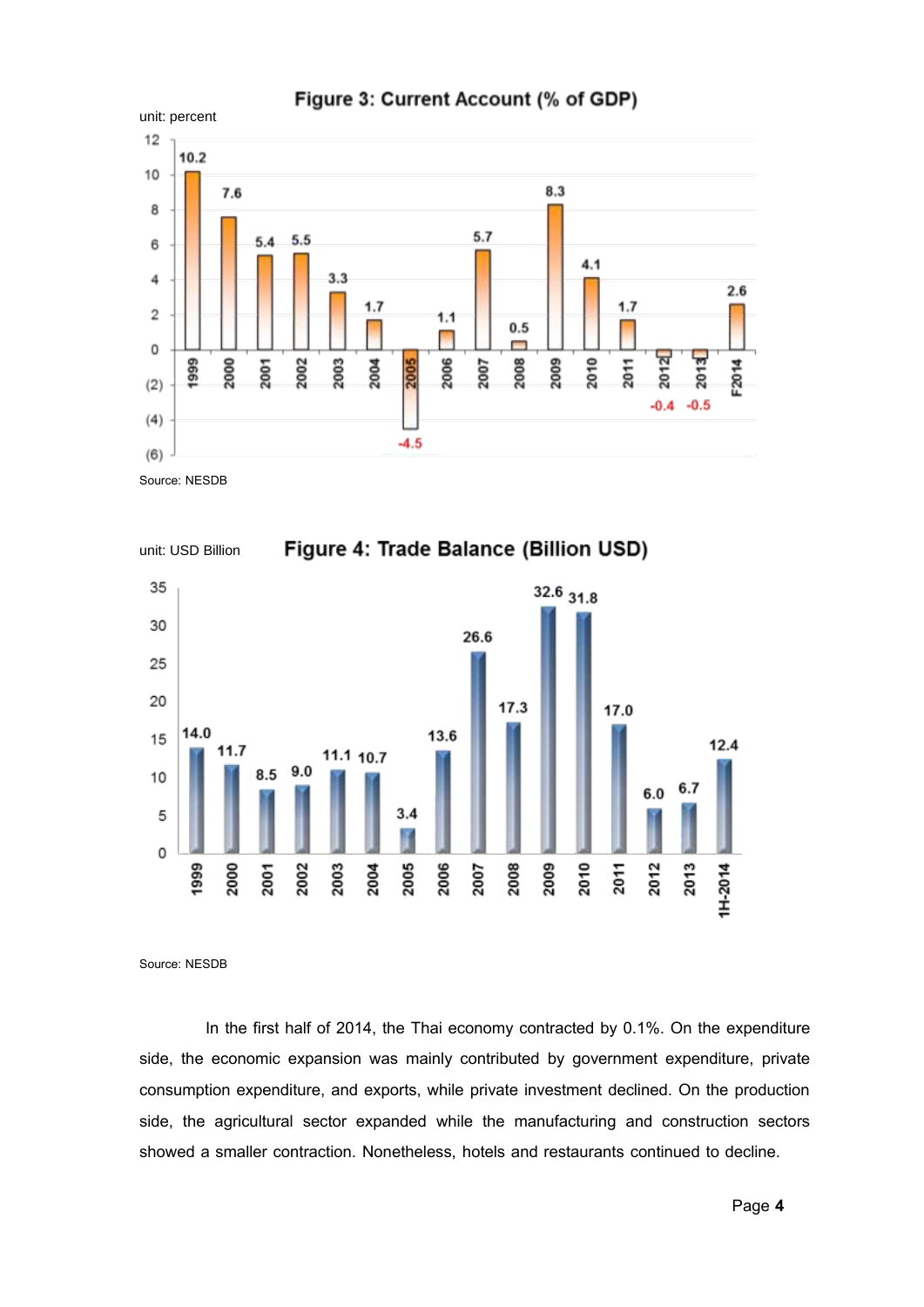The Thai economy in 2014 is likely to grow at a slower pace than previously projected. Due to the prolonged political disturbances in the first 5 months of 2014, the slow recovery of export sector, and the continual decline in car production and sales, the Thai economy thus experienced a contraction in the first half of 2014. In the latter half, it is expected that the Thai economy will grow at a faster pace, supported by the improved confidence and the return of government administration and budget disbursement to normal process. However, the economy is likely to perform below its full potential due to the following reasons: 1) the constraints on export expansion due to the slower-than-expected recovery of the global economy and the decline in export price, 2) the delay in tourism recovery and competition among global tourism market, which made some tourists changing their destinations, 3) the constraints on investment growth due to the low capacity utilization and the slow progress in investment promotion approval in the first half of 2014, and 4) the continual declining car production and sales from a high base in the previous year. Meanwhile, economic stability remained sound.

In 2014, the Thai economy is forecasted to grow by  $1.5 - 2.0\%$ . Export sector is expected to expand by 2.0% in export value in US dollars, and private consumption will grow by 0.8%, while total investment is estimated to decline by 2.0%. Headline inflation is expected to be in the range of 1.9 - 2.4 %, while current account will record a surplus of 2.6% of GDP.

|                                                  | 2009    | 2010   | 2011   | 2012             | 2013   | 2014f       |
|--------------------------------------------------|---------|--------|--------|------------------|--------|-------------|
| GDP growth (%)                                   | $-2.3$  | 7.8    | 0.1    | 6.5              | 2.9    | $1.5 - 2.0$ |
| Investment (%)                                   | $-9.2$  | 9.4    | 3.3    | 13.2             | $-2.0$ | $-2.0$      |
| Private(%)                                       | $-13.1$ | 13.8   | 7.2    | 14.4             | $-2.8$ | $-2.9$      |
| Public(%')                                       | 2.7     | $-2.2$ | $-8.7$ | 8.9              | 1.3    | 1.0         |
| Consumption(%)                                   | 0.1     | 4.8    | 1.3    | 6.8              | 1.1    | 1.3         |
| Private(%)                                       | $-1.1$  | 4.8    | 1.3    | 6.7              | 0.3    | 0.8         |
| Public(%')                                       | 7.5     | 6.4    | 1.1    | 7.5              | 4.9    | 3.7         |
| <b>Export volume of goods &amp; services (%)</b> | $-12.5$ | 14.7   | 9.5    | 3.1              | 4.2    | 1.7         |
| Export value of goods $(%)$                      | $-14.0$ | 28.4   | 14.3   | 3.1              | $-0.2$ | 2.0         |
| Import volume of goods & services (%)            | $-21.5$ | 21.5   | 13.7   | 6.2              | 2.3    | $-3.1$      |
| Import value of goods $(%)$                      | $-25.2$ | 37.0   | 24.9   | 8.8              | $-0.5$ | $-4.9$      |
| Trade balance (Bil. USD)                         | 32.6    | 31.8   | 17.0   | 6.0              | 6.7    | 21.8        |
| <b>Current Account balance (Bil. USD)</b>        | 21.9    | 13.2   | 5.9    | $-1.5$           | $-2.5$ | 9.9         |
| Current Account to GDP (%)                       | 8.3     | 4.1    | 1.7    | $-0.4$           | $-0.5$ | 2.6         |
| CPI(%)                                           | $-0.9$  | 3.3    | 3.8    | 3.0 <sub>l</sub> | 2.2    | $1.9 - 2.4$ |
| $f =$ forecast                                   |         |        |        |                  |        |             |

#### Table 1: Major Economic Indicators

f = forecast

Source: NESDB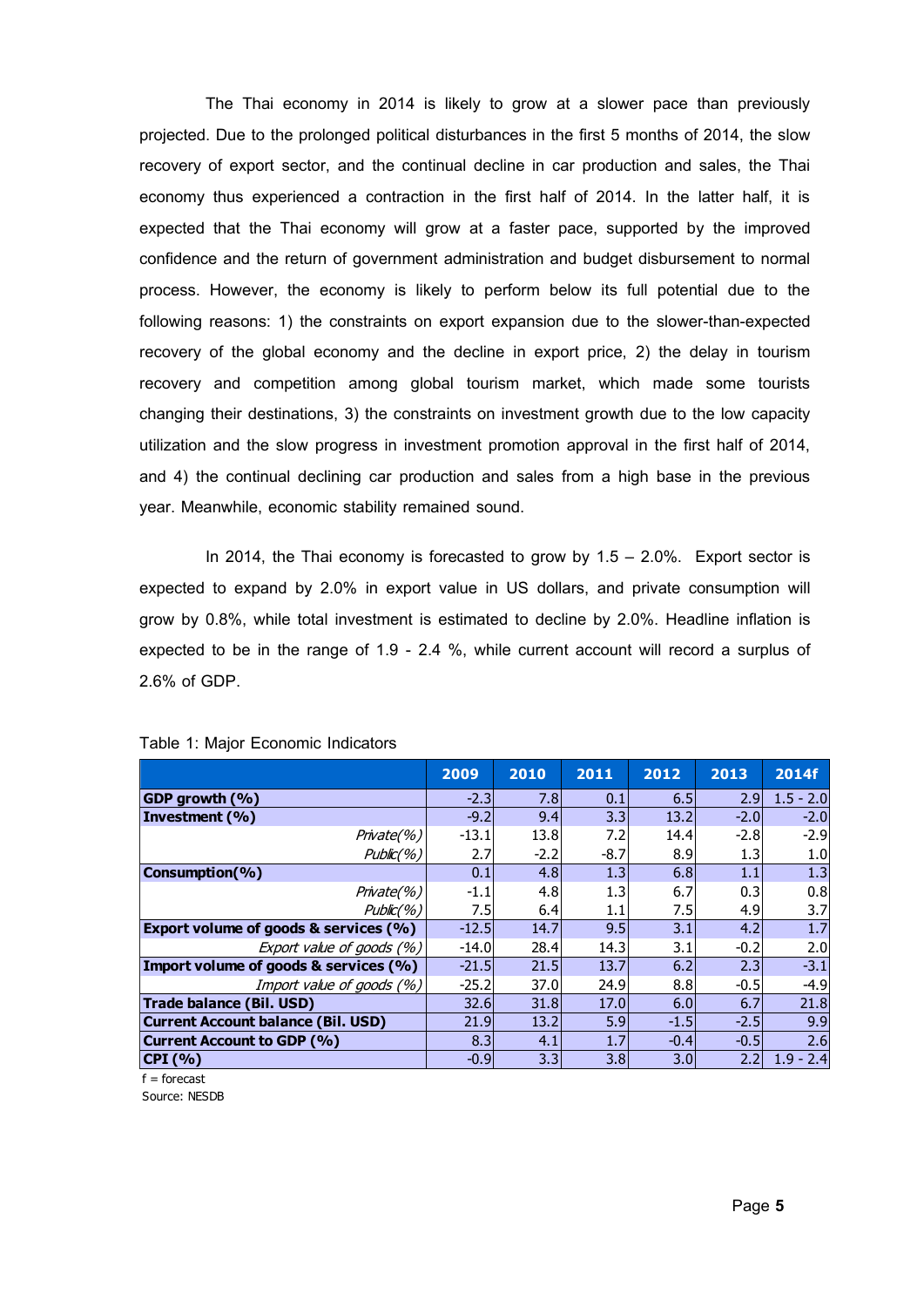### **3. Thai Capital market in 2013 and 1sthalf of 2014**

#### **3.1 Overview of the Stock Market**

As at the end of 2013, **the SET index** closed at 1,298.71 points, reduced 6.7% from the end of 2012 (Figure 5). The lowest point of the index was at 1,275.76 points in August and the highest point at 1,643.43 points in May, which is the highest record in 20 years. **The MAI index** closed at 356.80 points, decreasing from the end of 2012 by 14.2%.

The SET Index at the end of June 2014 finished higher at 1,487.75 points, increased 14.4% from the end of last year. Meanwhile, the MAI index finished at 509.61 points, 42.8% higher from the end of 2013.



#### **Figure 5: SET and MAI Index**

Source: SET

**Market capitalization** of SET and MAI combined at the end of 2013 totaled USD 380 billion (Figure 6), reducing by 1.3% from the end of 2012, in line with the trend of the indexes. At the end of June 2014, the Market capitalization rose to USD 418 billion following the rise of both the SET Index and MAI index.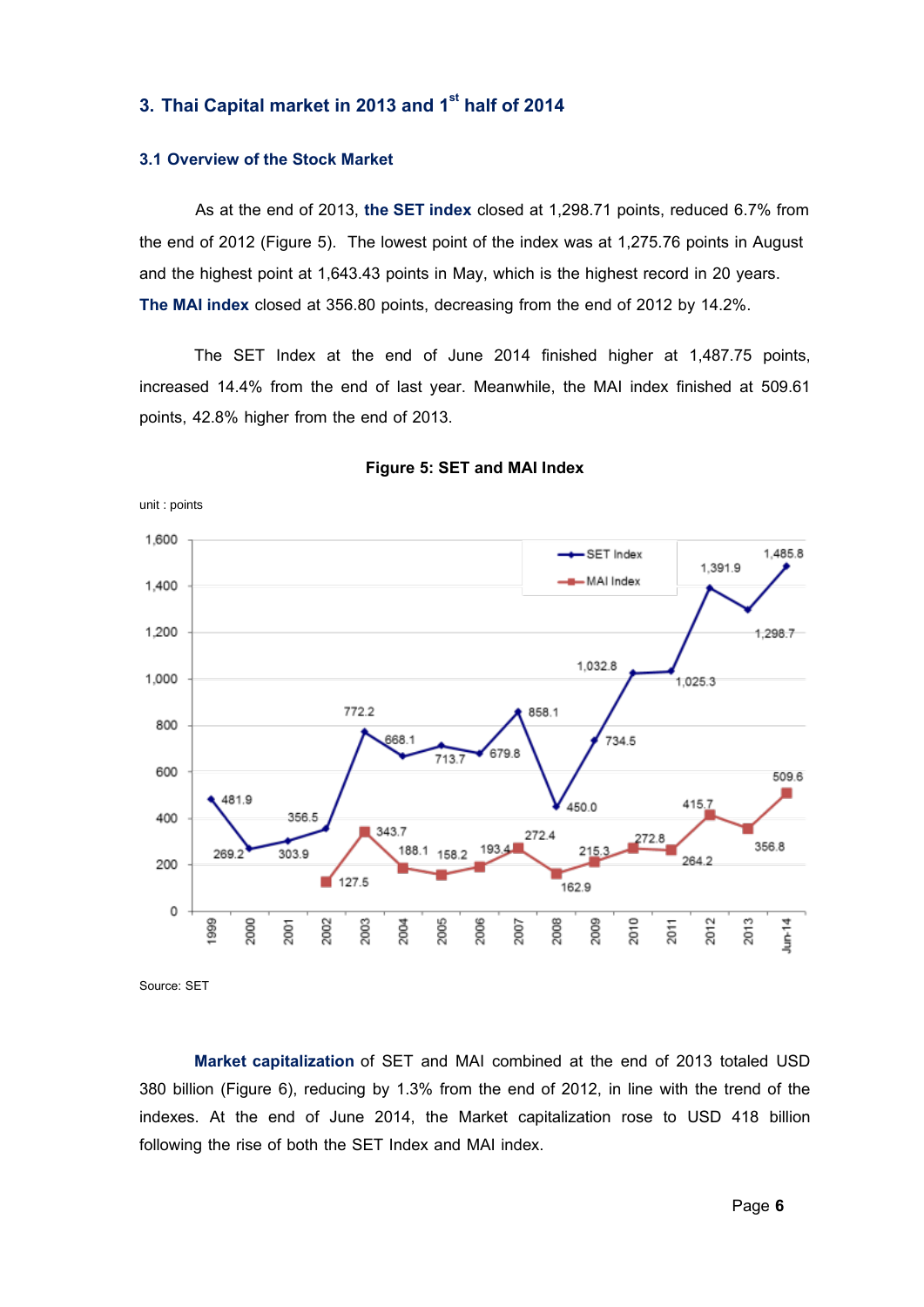**The total numbers of listed companies** in the SET at the end of 2013 and at the end of June 2014 were at 489 and 498, rose from 477 companies in 2012. For the MAI, the number of MAI listed companies at the end of 2013 and June 2014 stood at 95 and 98, increased from 81 companies in 2012. As a result, total number of listed companies in the SET and the MAI were at 584 and 596 at the end of 2013 and June 2014 (Figure 7).



#### **Figure 6: Market Capitalization**





unit: companies

Source: SET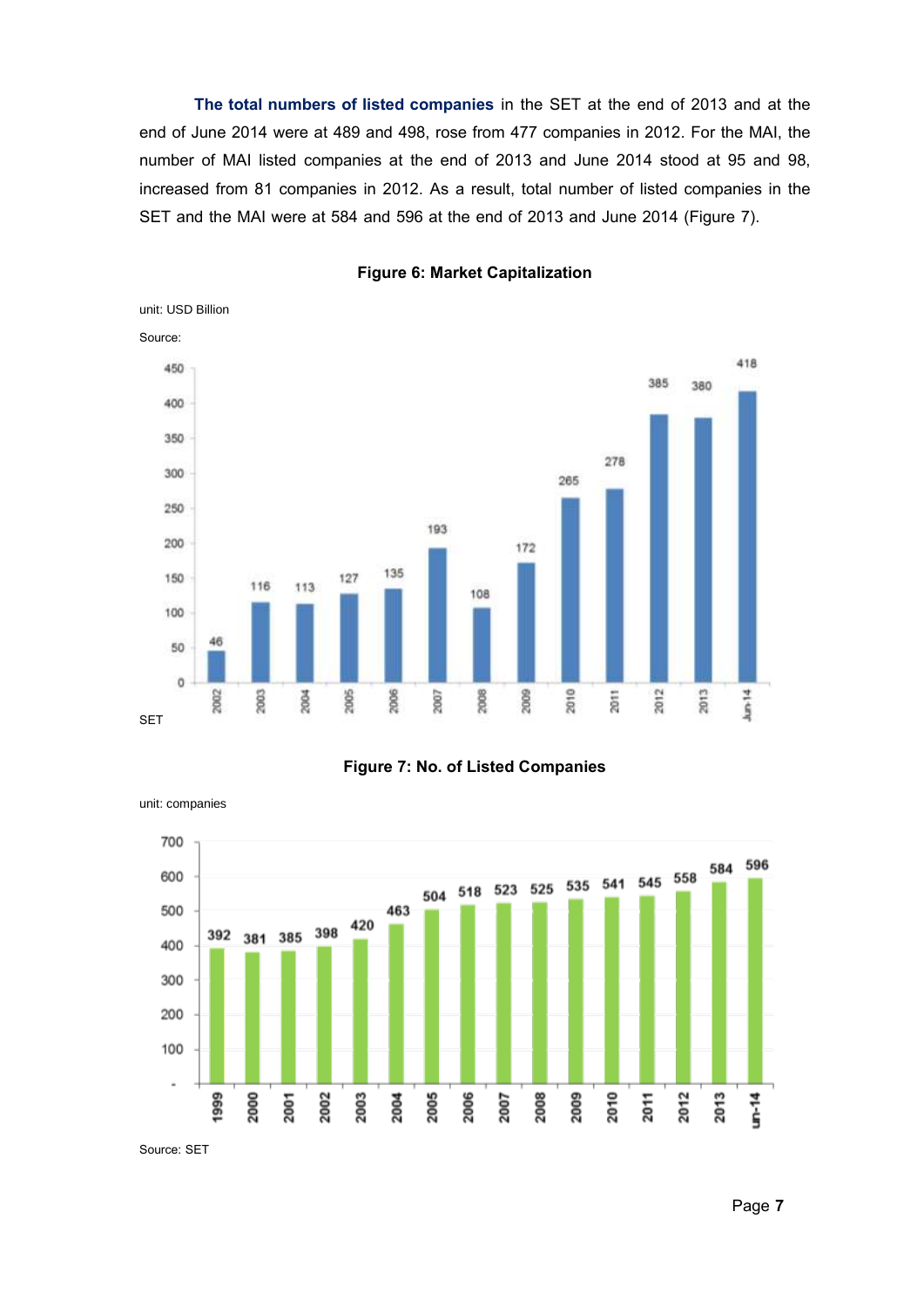**The P/E ratio** of the SET at the end of 2013 fell from 18.25 times in 2012 to 14.60 times, but rose to 17.89 times at the end of June this year. The MAI P/E ratio increased from 22.8 times at the end of 2012 to 28.32 times (Figure 8) at the end of 2013, and then rose again to 53.64 times at the end of June 2014. Meanwhile, the dividend yield of the Thai bourse rose from 3.0% to 3.2% at the end of 2013, and decreased slightly to 3.0% at the end of June 2014.



**Figure 8: SET - MAI P/E Ratio and Dividend Yield**

**The liquidity of SET and MAI** were high compared with that of other stock markets in the region. In 2013, the combined turnover of the SET and the MAI totaled USD 401 billion, rising from 2012 by 57.6%. The average daily turnover was recorded high at USD 1,638 million in 2013, increasing by 57.6% from 2012 (Figure 9). It represented the highest record since the establishment of exchange and the highest in ASEAN.

However, during the first six months of this year, trading volumes of the SET and MAI totaled USD 132 billion with the average daily turnover fell to USD 1,091 million, decreased 45.5% from the same period of last year.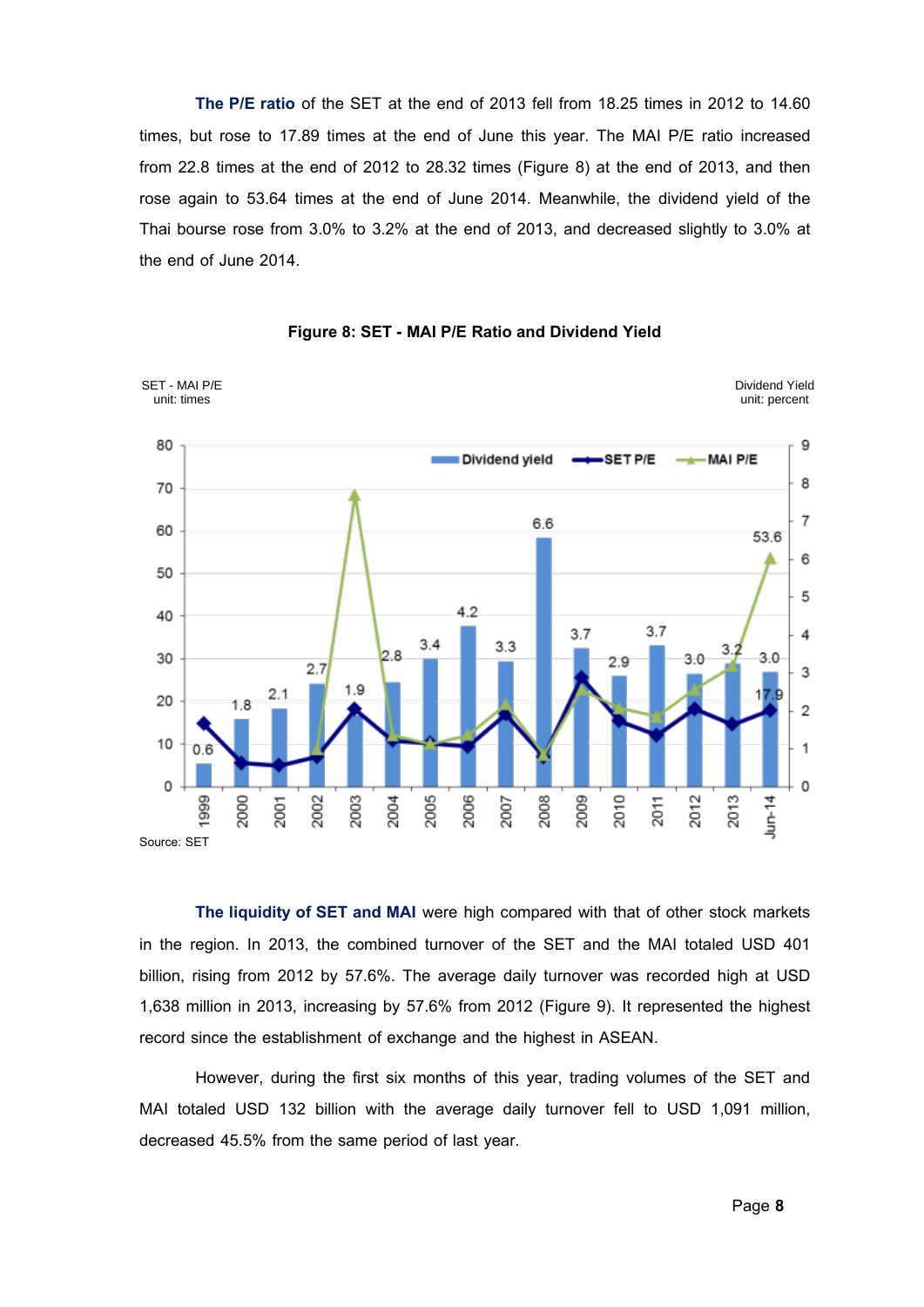

#### **Figure 9: Average Daily Turnover**

Source: SET

In 2013, 57.1% of **the total turnover** came from retail investors, increased from 55.0% in 2012 while proportion of foreign investors fell to 21.8% from 24.2%, proprietary traders and local institutional traders had a share of 12.6% and 8.5%, respectively (Figure 10). As of June 2014, the proportion of trading by retail and proprietary traders slowdown to 54.3% and 10.2%, while the proportion of foreign investors and institutional investors trading rose to 25.3% and 10.2%.



#### **Figure 10: Investors Classified by Type**

Source: SET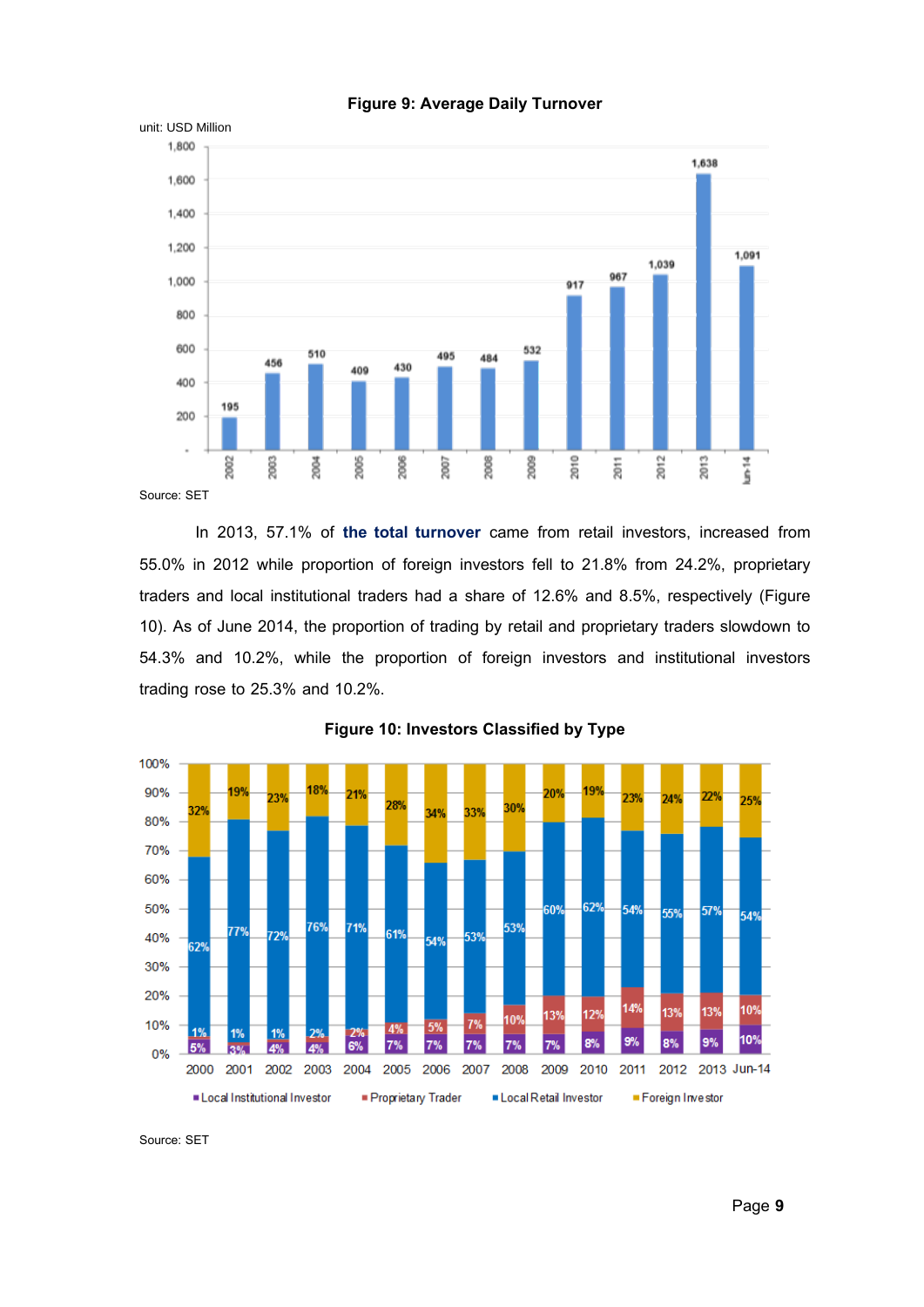#### **3.2 Overview of the derivatives market**

During 2013, the volume of trading of the Thai Futures Exchange (TFEX) totaled 16.66 million contracts, or a daily average of 68,017 contracts, the highest since the establishment of the exchange, rising by 55.21% from 2012, which the daily average was 43,823 contracts. By underlying product category, the most traded was the Single stock Futures, which constituted 50.5% of the total trading volume, followed by the SET 50 Index Futures and the Gold Futures, which accounted for 34.1% and 13.3% respectively.

Domestic Retail investors were the largest group of derivatives players, representing 55.9% of the total trading, local institutions and foreign investors accounted for 36.7% and 7.4%. As of December 27, 2013, the Thai Futures Exchange had open interest of 340,778 contracts, representing an increase of 42.6% from 2012, and 87,693 derivatives trading accounts.

For the first six months of this year, the trading volume of the derivatives market were 11.35 million contracts, or a daily average of 93,424 contracts, rising 18.8% from the same period of 2013. The open interest jumped to 775,804 contracts. Trading volume gained from the trading of Single Stock Futures and SET50 Index Futures, while trading in Gold Futures slowdown following sentiments in the physical commodity market.

| Table 2: Derivative Trading Volume by instruments |           |           |           |            |            |            |                     |
|---------------------------------------------------|-----------|-----------|-----------|------------|------------|------------|---------------------|
| <b>Type of Instruments</b>                        | 2008      | 2009      | 2010      | 2011       | 2012       | 2013       | <b>Jun-Jun 2014</b> |
| l50 Baht Gold Futures                             |           | 311,591   | 792,960   | 1,817,483  | 1,045,370  | 551,887    | 124,627             |
| <b>10 Baht Gold Futures</b>                       |           |           | 178,463   | 2,171,795  | 2,597,235  | 1,655,381  | 620,467             |
| lInterest Rate Futures                            |           |           | 41        | 429        | 27         |            |                     |
| Single Stock Futures                              | 3,838     | 145,758   | 969,353   | 1,578,092  | 2,168,037  | 8,415,967  | 5,878,198           |
| <b>ISET50 Index Futures</b>                       | 2,099,098 | 2,522,465 | 2,471,302 | 4,316,437  | 4,034,460  | 5,688,404  | 4,616,550           |
| <b>SET50 Index Options</b>                        | 45,684    | 95,504    | 107,317   | 107,993    | 54,057     | 65,409     | 33,144              |
| lSilver Futures                                   |           |           |           | 31,567     | 14,590     | 1,237      | 9                   |
| Brent Crude Oil Futures                           |           |           |           | 3,320      | 147,823    | 46,496     | 17,435              |
| <b>IUSD Futures</b>                               |           |           |           |            | 396,138    | 239,345    | 63,472              |
| lSector Futures                                   |           |           |           |            | 191        |            |                     |
| <b>Total Trading Volume</b><br>(contracts)        | 2,148,620 | 3,075,318 | 4,519,436 | 10,027,116 | 10,457,928 | 16,664,126 | 11,353,902          |

#### **Table 2: Derivative Trading Volume by instruments**

Source: TFEX

#### **3.3 Overview of the bond market**

In 2013, a total of USD 0.28 trillion of bonds was issued, representing a decrease of 15.4% from 2012. As at the end of 2013, the outstanding value of bonds registered with the Thai Bond Market Association was USD 0.29 trillion, increasing from 2012 by 6%. (Figure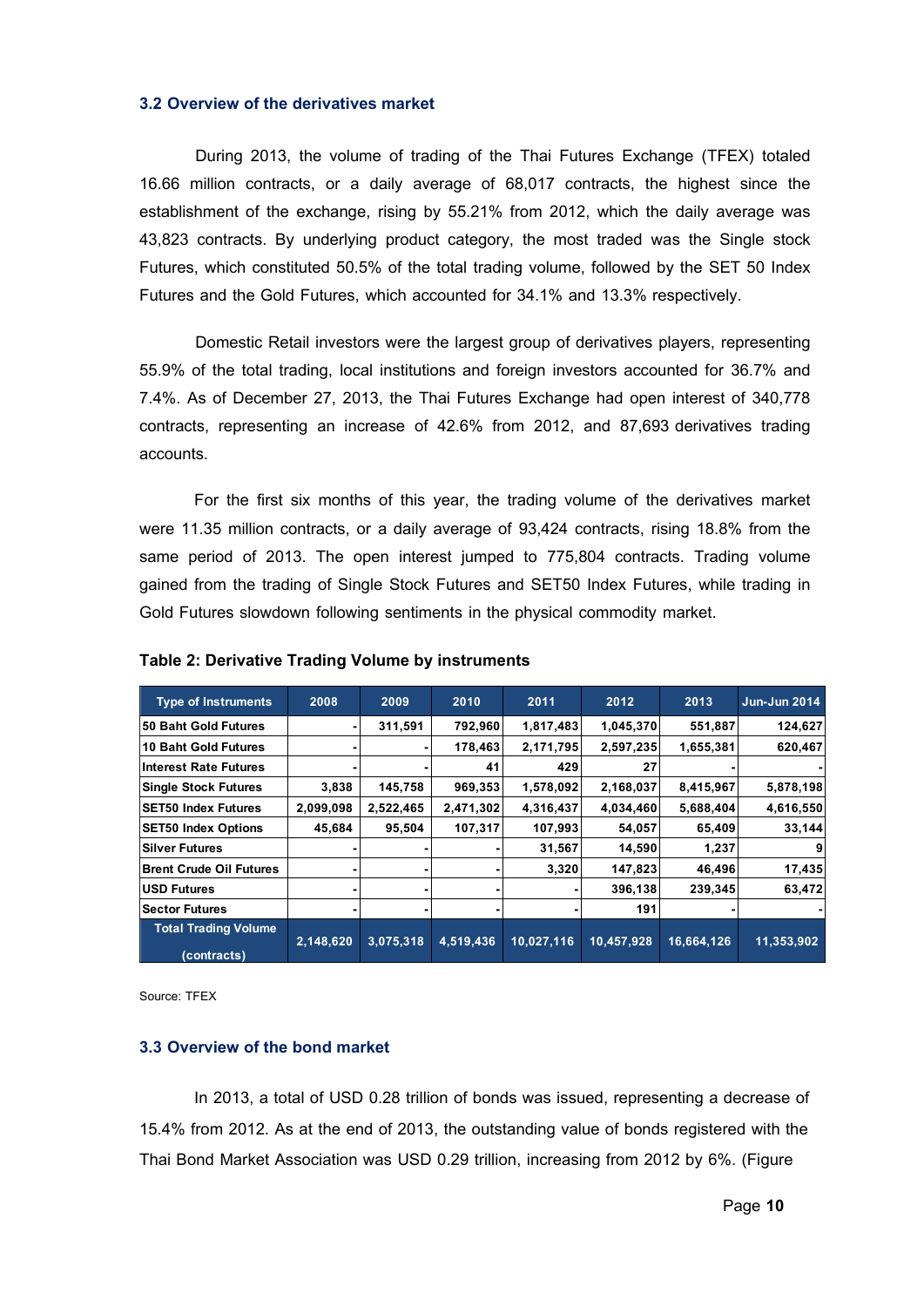11) Outright trading on the secondary market in 2013 totaled USD 0.68 trillion, which represented an increase of 6.8% from the corresponding period of 2012.

During the first half of 2014 a total of USD 0.13 trillion of primary market bonds was issued, decreased by 11.9% from the same period of last year. The outstanding value and outright trading of bonds registered with ThaiBMA was USD 0.28 trillion and USD 0.30 trillion, or an average trading of USD 2,498 million per day.





Source: ThaiBMA

#### **3.4 Capital market developments**

Major capital market developments in 2013 – June 2014 can be summarized as follows:

#### ■ The Office of the Securities and Exchange Commission (SEC)

1) The SEC streamlined the rules governing advertising and sales promotion for all business operators to set the same standards, particularly with regard to characteristics, return payment conditions and the risks involved of the products and services. The revised rules cover securities businesses, derivatives businesses as well as other businesses related to financial products and services. In addition, the business operators are required to comply with the SEC's approved advertising or sales promotion guidelines issued by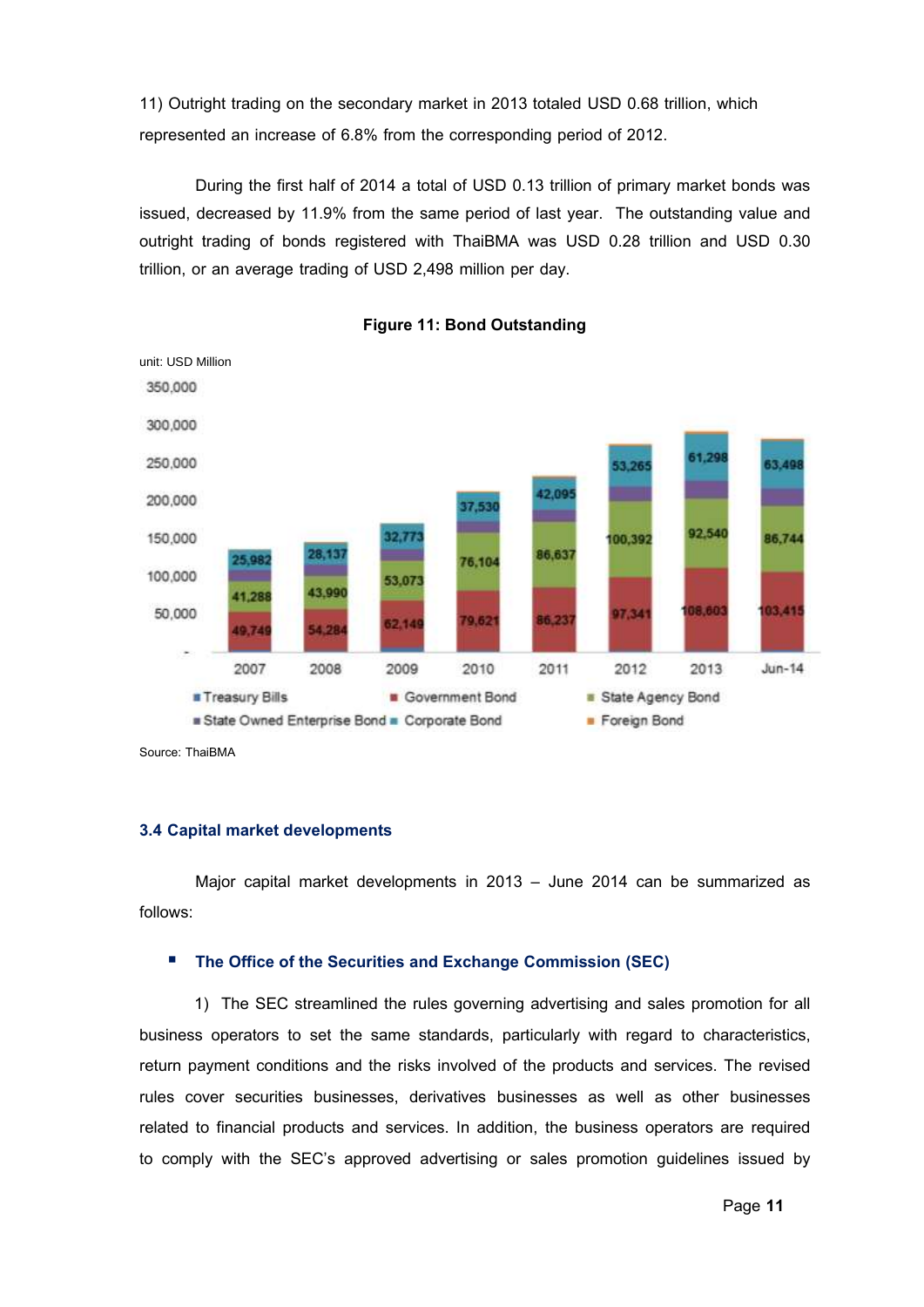securities-related associations; that is, the Association of Thai Securities Companies, and the Association of Investment Management Companies.

2) To be consistent with the relaxation of the Bank of Thailand's regulation, the SEC allowed institutional and retail investors to invest in foreign securities and derivatives, including foreign currency debt instruments issued in the home countries with no limit for each investor. (Within the accumulative credit line US \$ 50 billion allotted to the Office of the SEC by the central bank. Institutional investors may apply for an allotment of US\$ 5 million each time and retail investors US \$ 500,000 each time. Additional requests are allowed.)

3) The SEC required business operators investing in securities or futures contracts as proprietary trading to have in place a management system and a risk management system to manage risks which may arise from such investing. The minimum requirement is to comply with the guidelines prescribed by the Association of Thai Securities Companies and approved by the Office of the SEC.

4) The SEC announced the ASEAN Disclosure Standards jointly with Malaysia and Singapore for convenience of securities issuers wishing to offer securities for sale in several ASEAN countries at the same time.

5) The SEC reached an agreement with Malaysia and Singapore regarding the ASEAN Collective Investment Scheme Framework which will facilitate cross border offering of units of mutual funds approved in the home country to general invertors in the member countries through a more convenient and speedier approval process.

### **The Stock Exchange of Thailand (SET) and the Thailand Futures Exchange (TFEX)**

1) The SET has expanded the products to be used as underlying assets for derivative warrants (DW) from components of the SET 50 Index to those of the SET 100 Index with a market value of at least USD 0.33 billion to respond to investor needs and shortened the DW listing consideration period to three trading days.

2) The SET shortened the IPO time frame to trade on the exchange within three working days (down from four days) after the subscription date ends. The time shortened was in the capital increase registration time at the Ministry of Commerce; the securities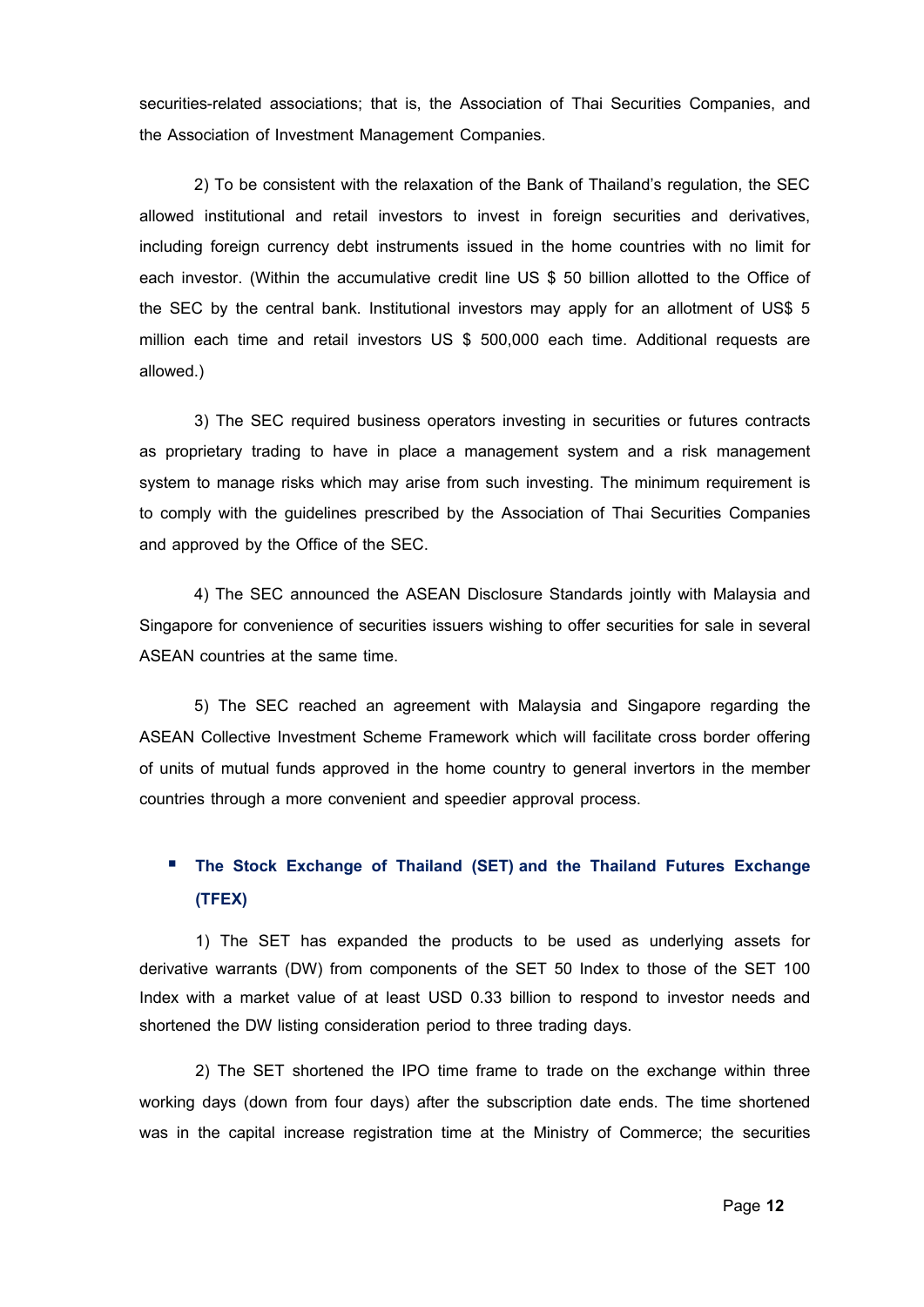deposit procedures at broker members for transferring shares to client accounts and accepting common shares as registered securities.

3) The SET resolved to approve revisions to the corporate governance principles to be observed by Thai listed companies to be up-to-date and in line with the ASEAN Corporate Governance Scorecard (ASEAN CG Scorecard). The move was to prepare Thai listed companies for the ASEAN Economic Community (AEC) which will be established in 2015. Companies listed on the bourse are required to follow the revised principle from 2014 onwards.

4) The TFEX modified the size of SET 50 futures to be one – fifth of the existing one, called mini SET 50 Futures. This new size of SET 50 futures will increase liquidity to the product and reduce the capital outlay, as well as enabling more investors to participate. Moreover, The TFEX has expanded the underlying stocks of stock futures to include components of the SET 100 Index, increasing the number of underlying stocks.

5) The TFEX launched new derivatives trading and clearing system, operating smoothly on the same platform as the equities trading's SET CONNECT. With well-proven technology by Cinnober and developed by Korea Exchange, the new systems provide cross-asset class trading efficiently and could support multi-currency and multi-market trading.

#### **The Association of Thai Securities Companies (ASCO)**

1) In preparation to become a full functioned SRO, ASCO continue to coordinate closely with the regulators in supervising and monitoring business conduct of members. ASCO had issued and reviewed the securities business code of ethics for ASCO members, along with several notifications and guidelines as followed;

 Operation procedure guidelines for securities subscription via investment consultants by a recorded call and via online, as an alternatives to filling in a subscription form.

■ Criteria for granting technical analyst licenses and introducing broker agent

- Criteria and procedures governing proprietary trading
- Criteria for setting the credit line for customers

license

2) In term of business and operation standard development, ASCO continue to work closely with members in order to develop the various areas of business, such as:

■ Set up a working committee to provide information necessary for preparation of an operation handbook for compliance with FATCA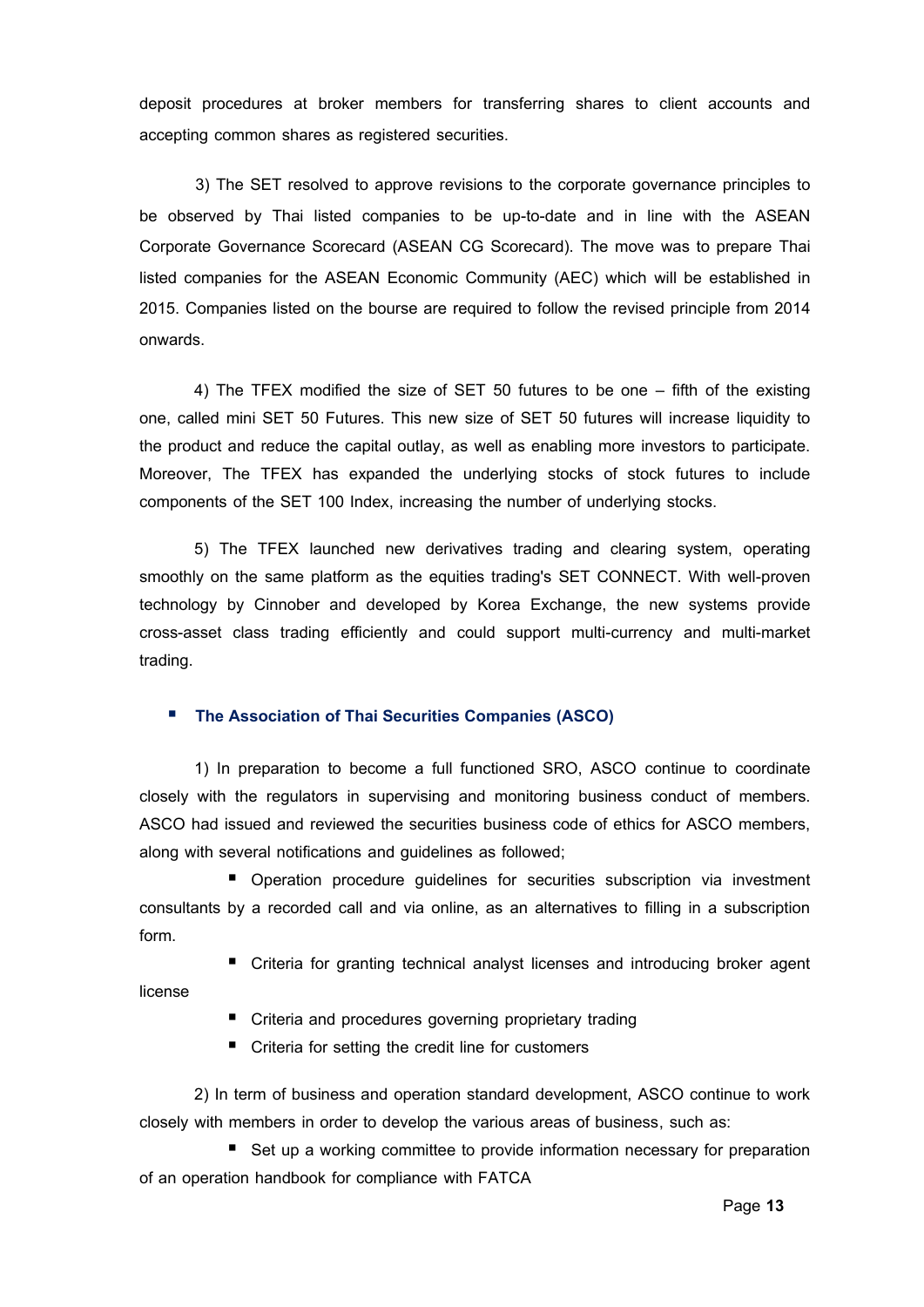■ Conduct an activity to expand the investor base to the provincial areas

 Revise the workflow of overseas investment in response to the relaxation of regulations of the Bank of Thailand

**Appoint several working groups to support business operation of member,** e.g. working group on wealth management business model, E-business, bond, and Thai DR

#### **3.5 Securities industry**

At the end of June 2014, there were 40 securities companies with brokerage licenses. Of this total, 38 were SET members. As for the derivatives business, 44 companies were licensed as derivatives agents, while 42 companies were members of the Thailand Futures Exchange Plc. (TFEX).

#### **Performance**

The total revenue of the securities industry in 2013 was USD 1,630 million, an increase of 42.2% from USD 1,146 million in 2012. Brokerage fees remained the main revenue of the securities business. In 2013, the brokerage revenues from securities trading (equities and derivatives) were USD 1,140 million or 70% of the total revenue, which was almost equivalent to a proportion of 69.3% of total revenue in 2012. (Table 3)

For the first half of 2014, proportion of brokerage revenue from securities trading decrease to 65.2%, followed by interest and dividend and gain on securities trading at 9.0% and 4.3% of total revenue.

|                                | 2012  | 2013  |                                           | 1H-2014            |
|--------------------------------|-------|-------|-------------------------------------------|--------------------|
|                                |       |       | (USD Million) (USD Million) (USD Million) | % of total revenue |
| Brokerage - Securities         | 726   | 1,066 | 337                                       | 60.6%              |
| Brokerage - Derivatives        | 69    | 75    | 25                                        | 4.6%               |
| Underwriting                   | 36    | 53    | $12 \overline{ }$                         | 2.2%               |
| <b>Financial Advisory</b>      | 28    | 18    | 9                                         | 1.6%               |
| Gains on Trading - Securities  | 42    | $-14$ | 24                                        | 4.3%               |
| Gains on Trading - Derivatives | 30    | 148   | 11                                        | 1.9%               |
| Interest and Dividend          | 85    | 102   | 50                                        | $9.0\%$            |
| <b>Others</b>                  | 132   | 183   | 88                                        | 15.7%              |
| <b>Total Revenue</b>           | 1,146 | 1,630 | 557                                       | 100.0%             |

#### **Table 3: Revenue of Securities Industry**

Source: SEC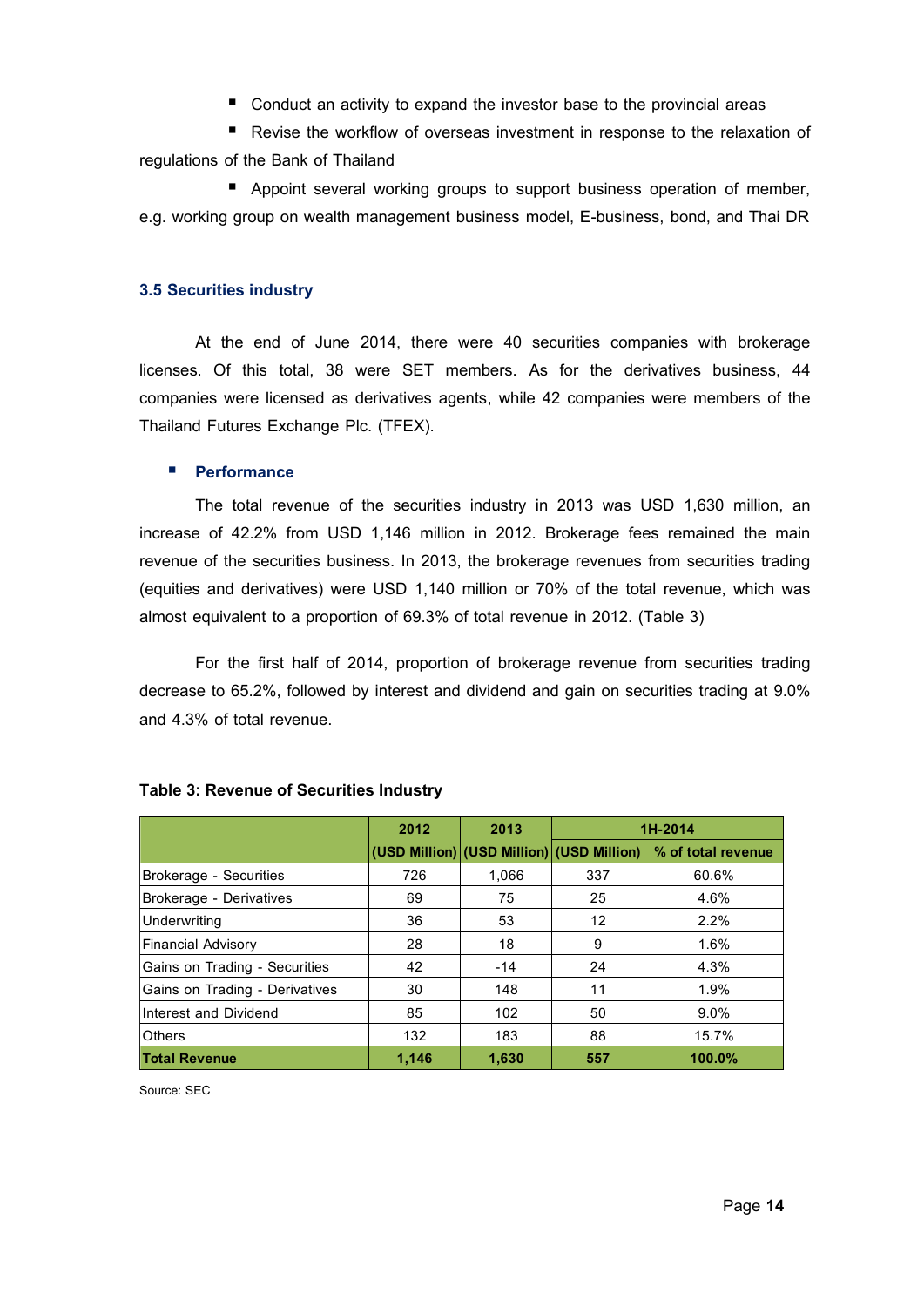The expenses of the securities industry in 2013 totaled USD 1,028 million, an increase of 29.9% from USD 791 million in 2012, with the major item being personnel expenses, which, in 2013, totaled USD 576 million, increasing by 32.5% from 2012 (Table 4). Personnel expenses were also the largest expenses for securities companies during the first six months of 2014, accounting for 52.8% of total expenses.

|                                              | 2012 | 2013  | 1H-2014 |                                                                 |
|----------------------------------------------|------|-------|---------|-----------------------------------------------------------------|
|                                              |      |       |         | (USD Million) (USD Million) (USD Million)   % of total expenses |
| <b>Expenses on Borrowing</b>                 | 45   | 69    | 28      | 6.7%                                                            |
| <b> Fee &amp; Service Expenses</b>           | 85   | 115   | 43      | 10.4%                                                           |
| Provision for Bad Debt / Doubtful<br>Account | -5   | 1     | 0.3     | $0.1\%$                                                         |
| Personnel Expenses                           | 435  | 576   | 218     | 52.8%                                                           |
| Premises & Equipment Expenses                | 109  | 120   | 60      | 14.5%                                                           |
| <b>Other Expenses</b>                        | 123  | 146   | 64      | 15.5%                                                           |
| <b>Total Expenses</b>                        | 791  | 1.028 | 413     | 100.0%                                                          |

#### **Table 4: Expenses of Securities Industry**

Source: SEC

Despite more challenges from the Liberalization of the licensing regime as well as brokerage commission fees in 2013, the securities industry reported an increase in net profit by 74.7% from USD 272 million in 2012 to USD 476 million. Nevertheless, net profit of securities companies for the first half of 2014 were USD 114 million, decreased 61.7% from the same period of last year, in line with the fall of average daily turnover.

#### **Financial position**

The total assets of the securities industry at the end of 2013 stood at USD 8,129 million, an increase of 12.9% from the end of 2012 when the corresponding figure was USD 7,201 million. The sources of funds at the end of 2013 comprised liabilities totaling USD 5,290 million and shareholders' equity of USD 2,839 million (Figure 13).

As of June 2014, total assets of securities companies rose by 6% from the end of 2013 to USD 8,620 million. Meanwhile, liabilities increased by 12.6% to USD 5,955 million and shareholders' equity decreased by 6.1% to USD 2,665 million.